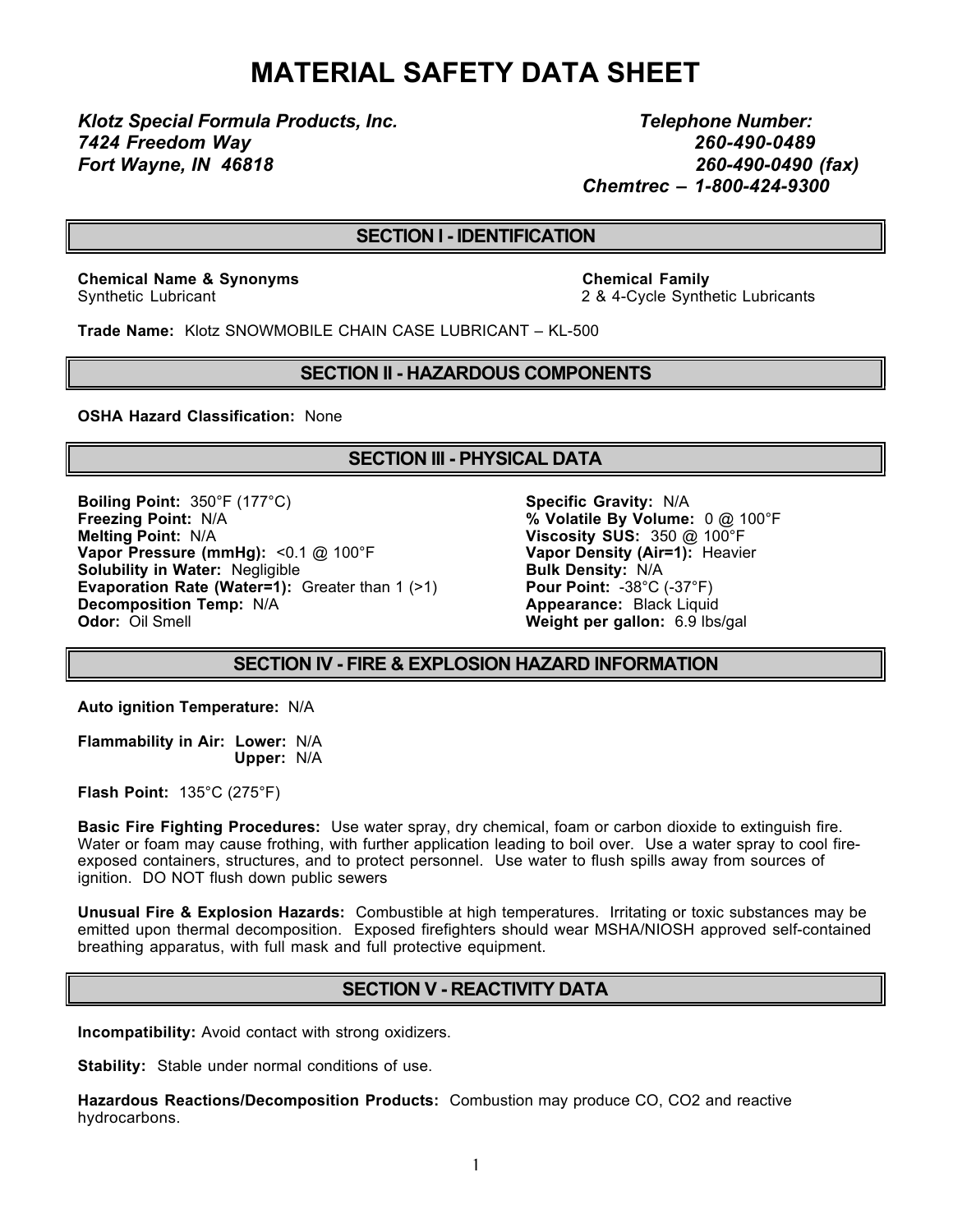#### **SECTION VI - SPILL, LEAK, & DISPOSAL PROCEDURES**

**Spill or Release to the Environment:** If your facility or operation has an "Oil or Hazardous Substance Contingency Plan", activate its procedures. Take immediate steps to stop and contain the spill. Caution should be exercised regarding personnel safety and exposure to the spill material.

**Emergency Action:** Keep unnecessary people away. Stay upwind; keep out of low areas. Isolate hazard area and deny entry. (Also see Special Protection Section). Isolate for mile in all directions if tank or tank car is involved in fire.

**Spill or Leak Procedure:** Stop leak if you can do it without risk.

**Large Spills:** Dike far ahead of spill for later disposal.

**Small Spills:** Take up with sand or other non-combustible absorbent material or other substance known to be compatible, then flush are with water.

**Notification:** Any spill or release, or substantial threat of release, of the material to navigable water (virtually any surface water) sufficient to cause a visible sheen upon the water must be reported immediately to the National Response Center @ 1-800-424-8802, as required by US Federal Law. Failure to report may result in substantial civil and criminal penalties.

**Waste Disposal:** This substance, when discarded or disposed of, is not specifically listed as a hazardous waste in Federal Regulations; however, it could be hazardous if it is considered toxic, corrosive, ignitable or reactive according to Federal Definitions (40 CFR 261). Additionally, it could be designated as hazardous according to State Regulations.

This substance would also become a hazardous waste if it is mixed with or come4s in contact with hazardous waste. If such contact or mixing my have occurred, check 40 CFR 261 to determine whether it is a hazardous waste. If it is a hazardous waste, regulations at 40 CFR 262, 263 and 264 apply. The transportation, storage, treatment and disposal of this waste material must be conducted in compliance with all Federal, State and local regulations.

**Additional Environmental Regulatory Information:** There may be specific regulations at the local, regional or state level that pertain to this material.

#### **SECTION VII - HEALTH HAZARD DATA**

#### **The Routes of Exposure and the Effects of Overexposure**

**Ingestion:** PRACTICALLY NON-TOXIC. May cause gastrointestinal disturbances. Symptoms my include irritation, nausea, vomiting and diarrhea.

**Skin:** PRACTICALLY NON-TOXIC. Repeated or prolonged contact may result in defatting, oil, acne, redness, itching, inflammation, cracking and possible secondary infection. May cause allergic reactions in some individuals. Contact with heated materials may cause thermal burning.

**Eyes:** SLIGHTLY IRRITATING. Contact with the heated material may cause thermal burns.

**Inhalation:** May cause respiratory tract irritation. Exposure to high concentration of dense oil mists my lead to oil pneumonia.